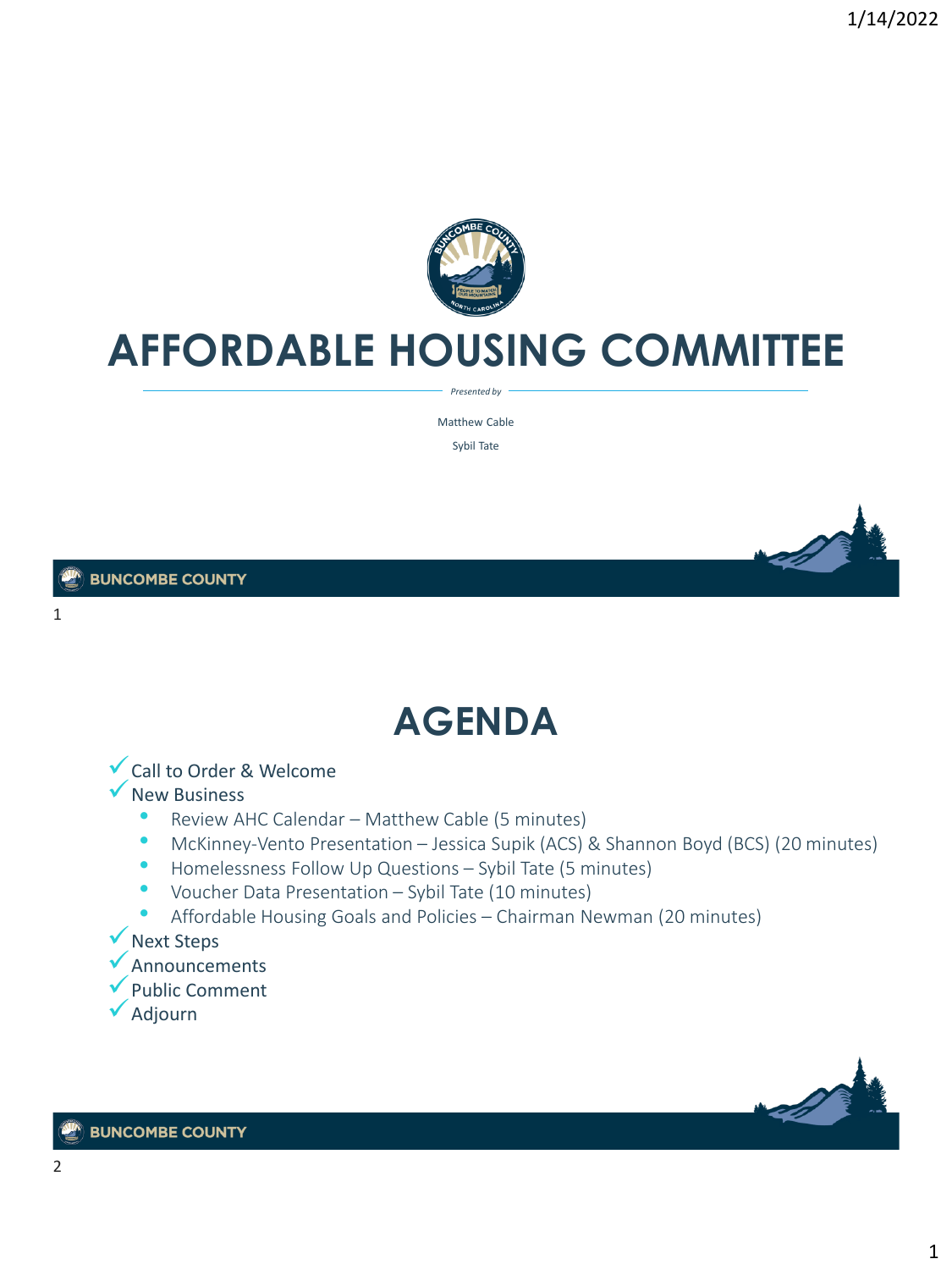## **REVIEW OF AHC CALENDAR**

| <b>AHC Meeting Date</b> | Discussion Topic / Event                                                                                                                                        |
|-------------------------|-----------------------------------------------------------------------------------------------------------------------------------------------------------------|
| February 1              | Comprehensive Plan Presentation and Committee Poll Exercise; What are other<br>Counties Doing Regarding Homelessness?; Goal Setting Surrounding<br>Homelessness |
| Feb 11                  | FY23 Affordable Housing Services Program (AHSP) Applications Due                                                                                                |
| February 15             | FY 2021 and 2022 Program Update; Goal Setting Surrounding Homelessness                                                                                          |
| March 1                 | Review of AHSP Applications                                                                                                                                     |
| March 15                | Review of AHSP Applications                                                                                                                                     |
| April 5                 | Review of AHSP Applications                                                                                                                                     |
| April 19                | AHSP Recommendations Finalized                                                                                                                                  |

Future Items: Bylaws; Recipient presentations

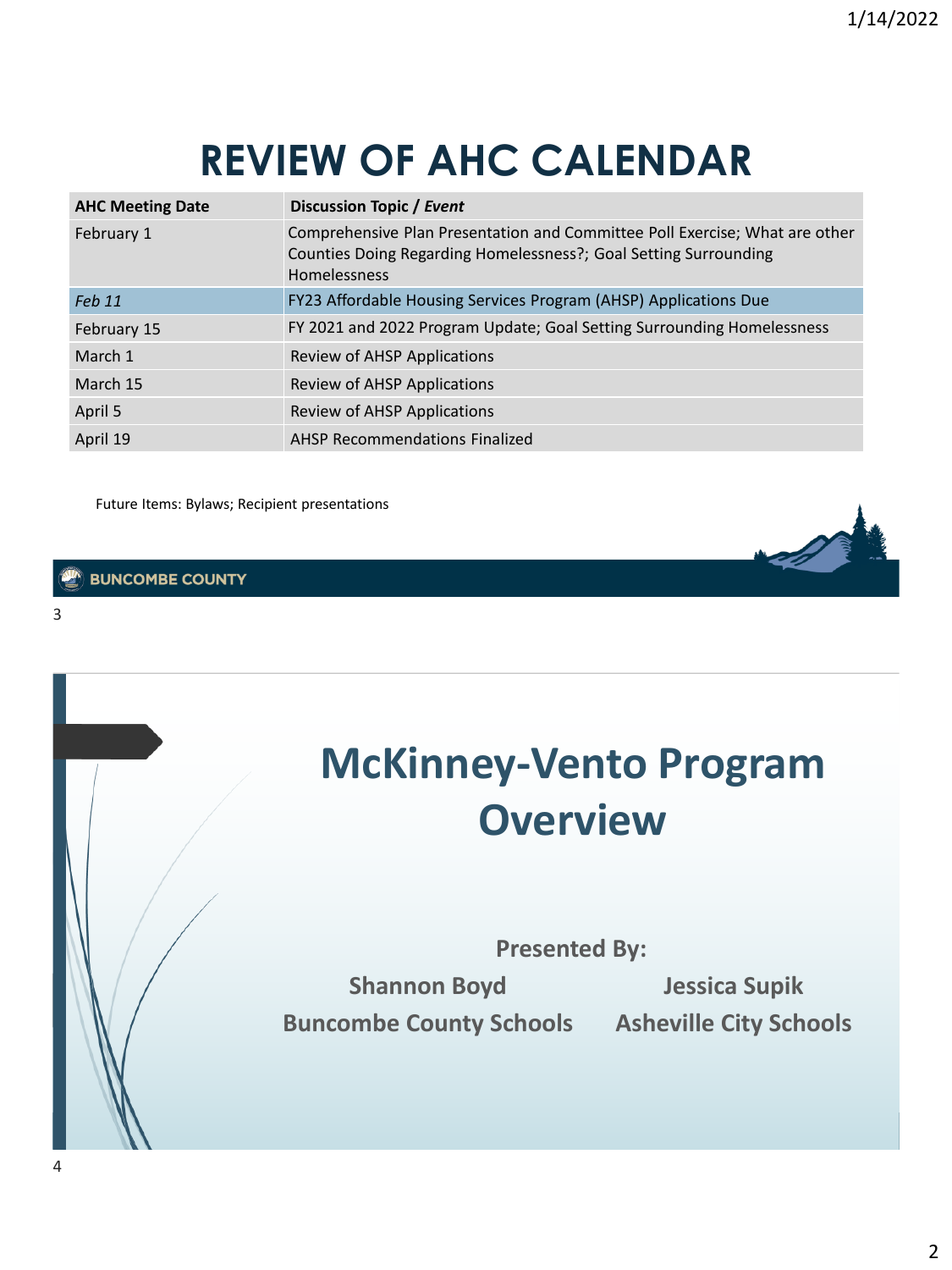### **Overview**

- Definition of McKinney-Vento
- Definition of Unaccompanied Homeless Youth (UHY)
- Educational Rights of McKinney-Vento students
- Number of Identified McKinney-Vento students
- Demographics of McKinney-Vento students
- Funding Sources
- Services provided to McKinney-Vento students/families



### **McKinney-Vento Act:**

Federal law designed to increase the school enrollment, attendance, and success of children and youth who are experiencing homelessness.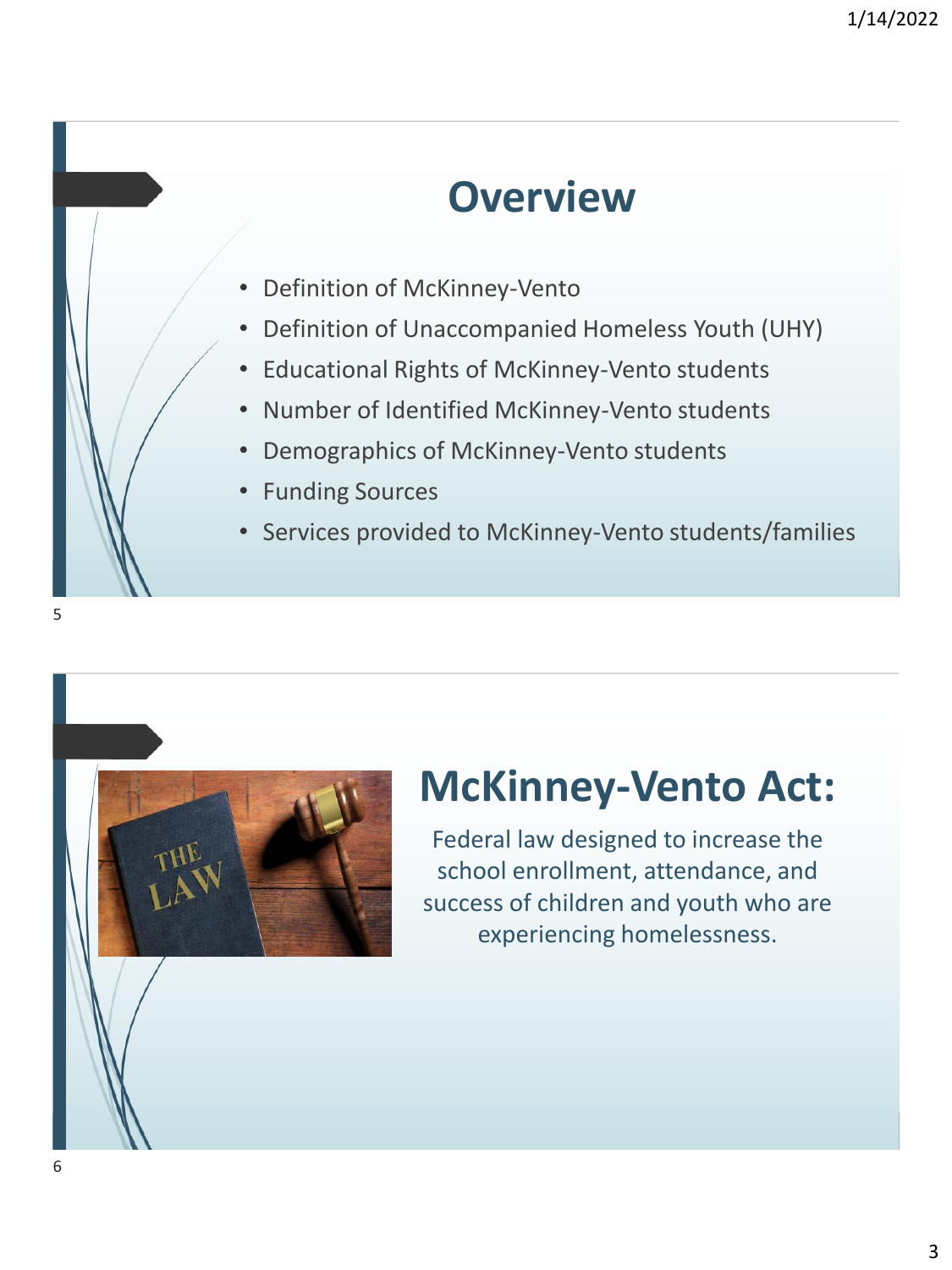### **McKinney-Vento Definition**

The term "homeless children and youths" means individuals who lack **fixed**, **adequate**, and **nighttime**

residence.

**Fixed** A residence that is stationary, permanent, and not subject to change

**Regular** A residence that is used on a regular basis, i.e. nightly

**Adequate** A residence that is sufficient for meeting both the physical and psychological needs of a home environment.

### **Definition continued....**

- "Doubled-up" Living with another family due to loss of housing or economic hardship (Currently seeing "Tripled-Up" situations)
- Motels, Hotels, Campgrounds
- Emergency or Transitional Shelters
- Cars, Parks, Public spaces, Abandoned buildings, Substandard housing, Bus or Train stations, or Similar settings
- Migratory Youth living in above circumstances
- Human Trafficking
- Unaccompanied Youth living in above circumstances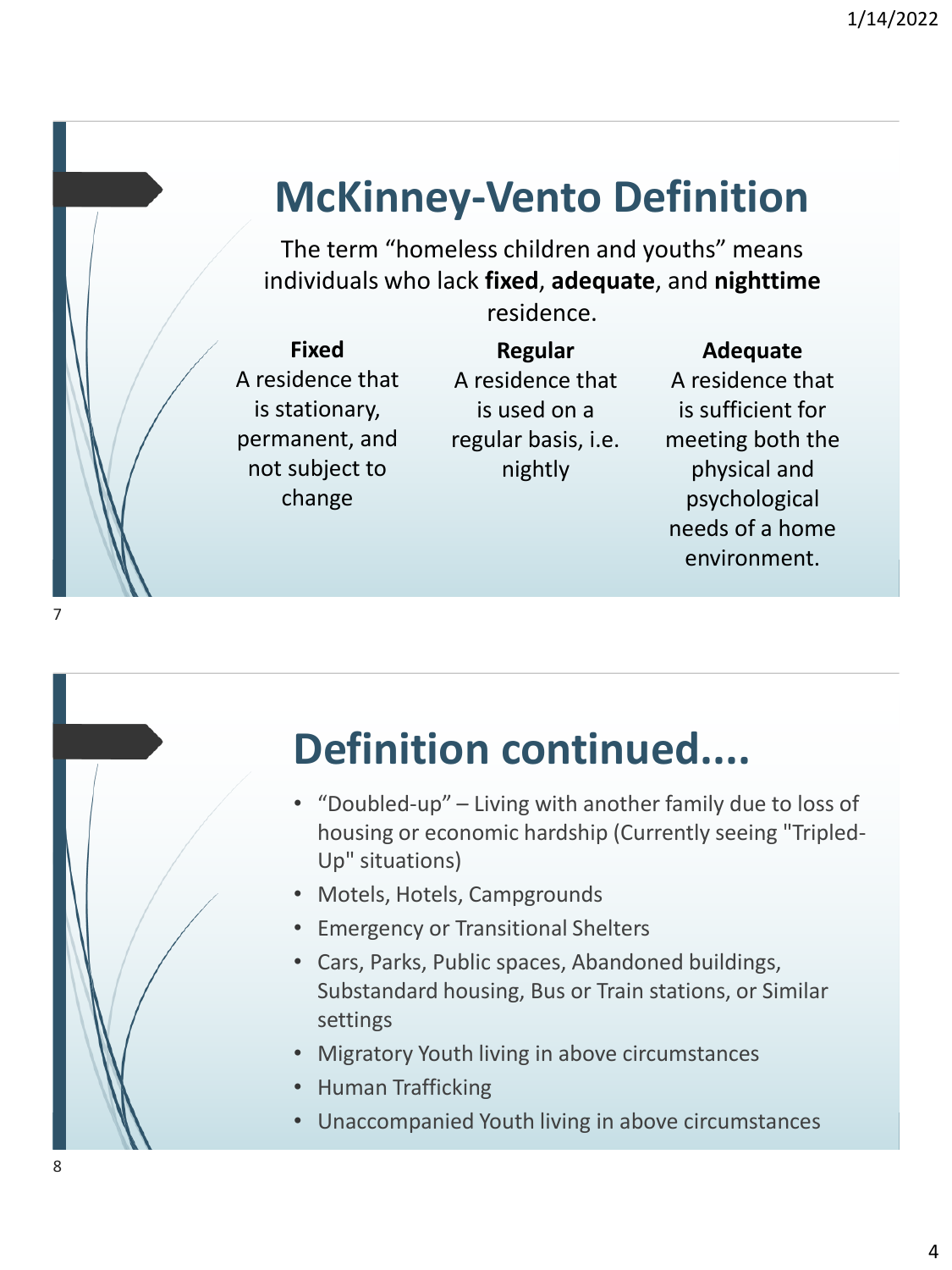### **Unaccompanied Homeless Youth**

An unaccompanied homeless youth (UHY) is any student not living in the physical custody of a parent or legal guardian and meets the criteria for McKinney-Vento based on the living situation.

## **Unaccompanied Homeless Youth "On Their Own"**

- Family conflict or crisis
- Parental incarceration, substance abuse, illness, death, etc.
- Foster care issues: aging out of the foster care system; running away from a foster care placement
- Family homelessness
- Being asked to leave the home
- Choosing to leave home on their own
- Abandoned by family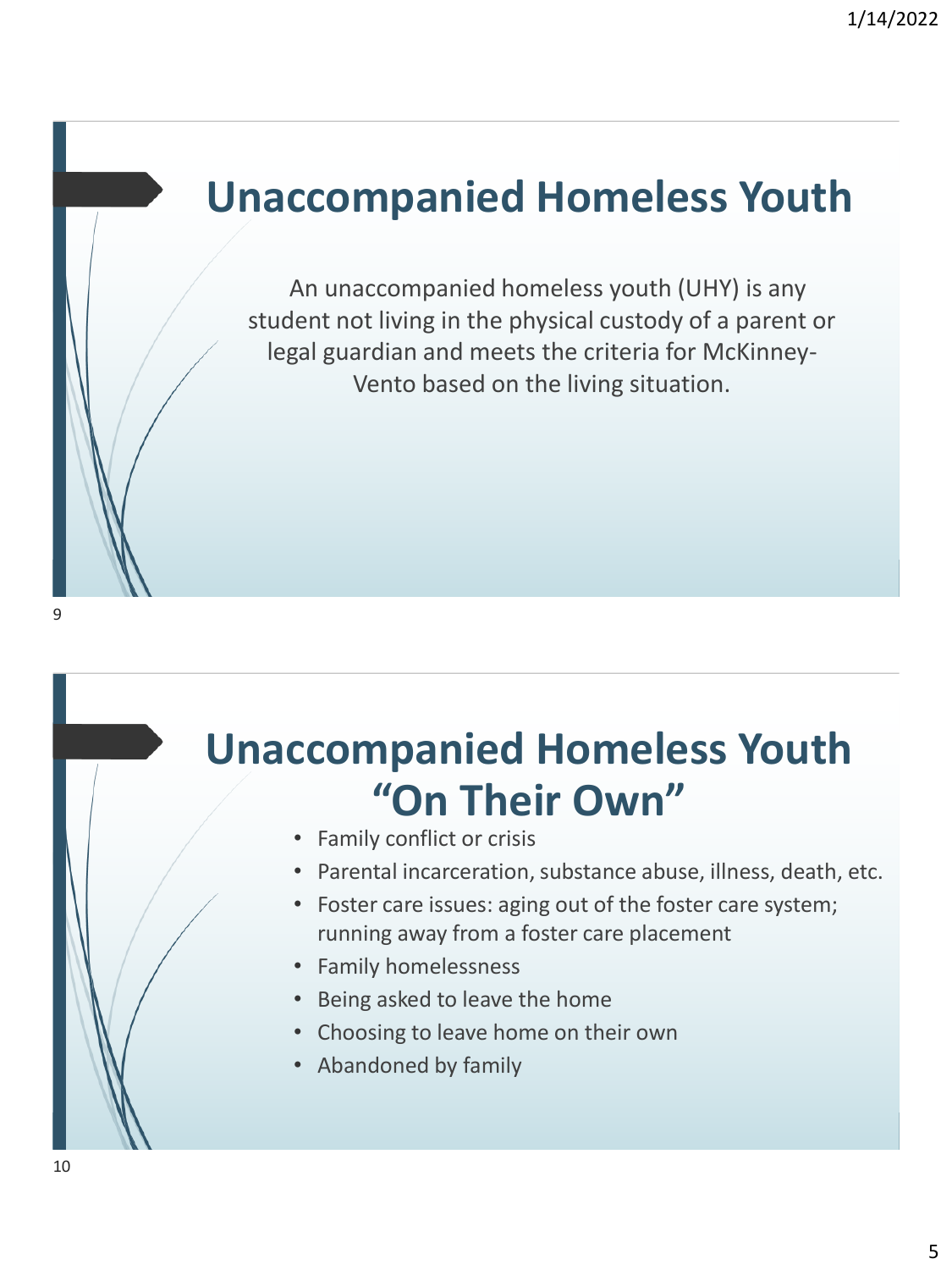

| <b>Number of Identified</b>    |  |
|--------------------------------|--|
| <b>McKinney-Vento Students</b> |  |

| School System 2017-2018             |     | 2018-2019              | $2019 - 2020$           | 2020-2021 | 2021-2022* |  |
|-------------------------------------|-----|------------------------|-------------------------|-----------|------------|--|
| Asheville City                      | 192 | 212                    | 164                     | 155       | 148        |  |
| <b>Buncombe County</b>              | 647 | 636                    | 581                     | 544       | 355        |  |
| <b>Unaccompanied Homeless Youth</b> |     |                        |                         |           |            |  |
|                                     |     |                        | School System 2019-2020 | 2020-2021 | 2021-2022* |  |
|                                     |     | <b>Asheville City</b>  | 25                      | 29        | 16         |  |
|                                     |     | <b>Buncombe County</b> | 90                      | 75        | 42         |  |
|                                     |     |                        |                         |           |            |  |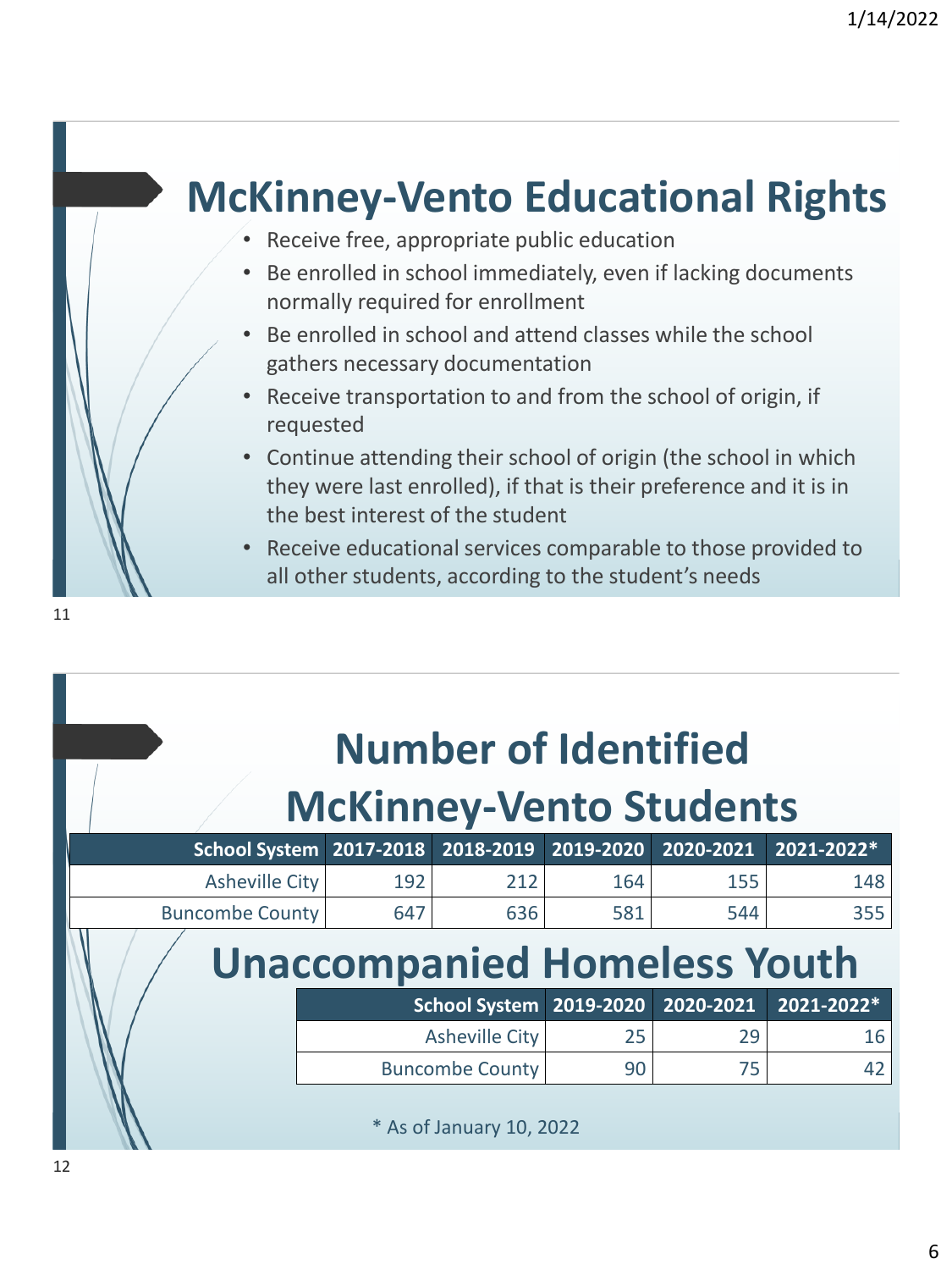# **Demographics of McKinney-Vento Students**

Asheville City Schools **Buncombe County Schools** 

|              | 19-20 | $20 - 21$ | $21 - 22*$ |
|--------------|-------|-----------|------------|
| Prek-5       | 93    | 70        | 75         |
| Middle (6-8) | 36    | 49        | 34         |
| High (9-12)  | 36    | 36        | 32         |
| Birth - 5    |       |           |            |

|              | 19-20 | 20-21 | $21 - 22*$ |
|--------------|-------|-------|------------|
| K-6          | 260   | 260   | 159        |
| Middle (7-8) | 100   | 87    | 41         |
| High (9-13)  | 182   | 172   | 116        |
| Birth - 5    | 39    | 25    | 39         |

\* As of January 10, 2022

# **Demographics of McKinney-Vento Students**

|             | 19-20 | 20-21 | $21 - 22*$ |  |  |
|-------------|-------|-------|------------|--|--|
| Doubled-UP  | 136   | 128   | 135        |  |  |
| Hotel/Motel |       | 17    | 8          |  |  |
| Shelter     | 24    | 12    | ર          |  |  |
| Unsheltered |       |       |            |  |  |

### Asheville City Schools Buncombe County Schools

|             | 19-20 | 20-21 | $21 - 22*$ |
|-------------|-------|-------|------------|
| Doubled-UP  | 482   | 393   | 229        |
| Hotel/Motel | 41    | 60    | 34         |
| Shelter     | 25    | 36    | 13         |
| Unsheltered | 33    | 30    |            |

\* As of January 10, 2022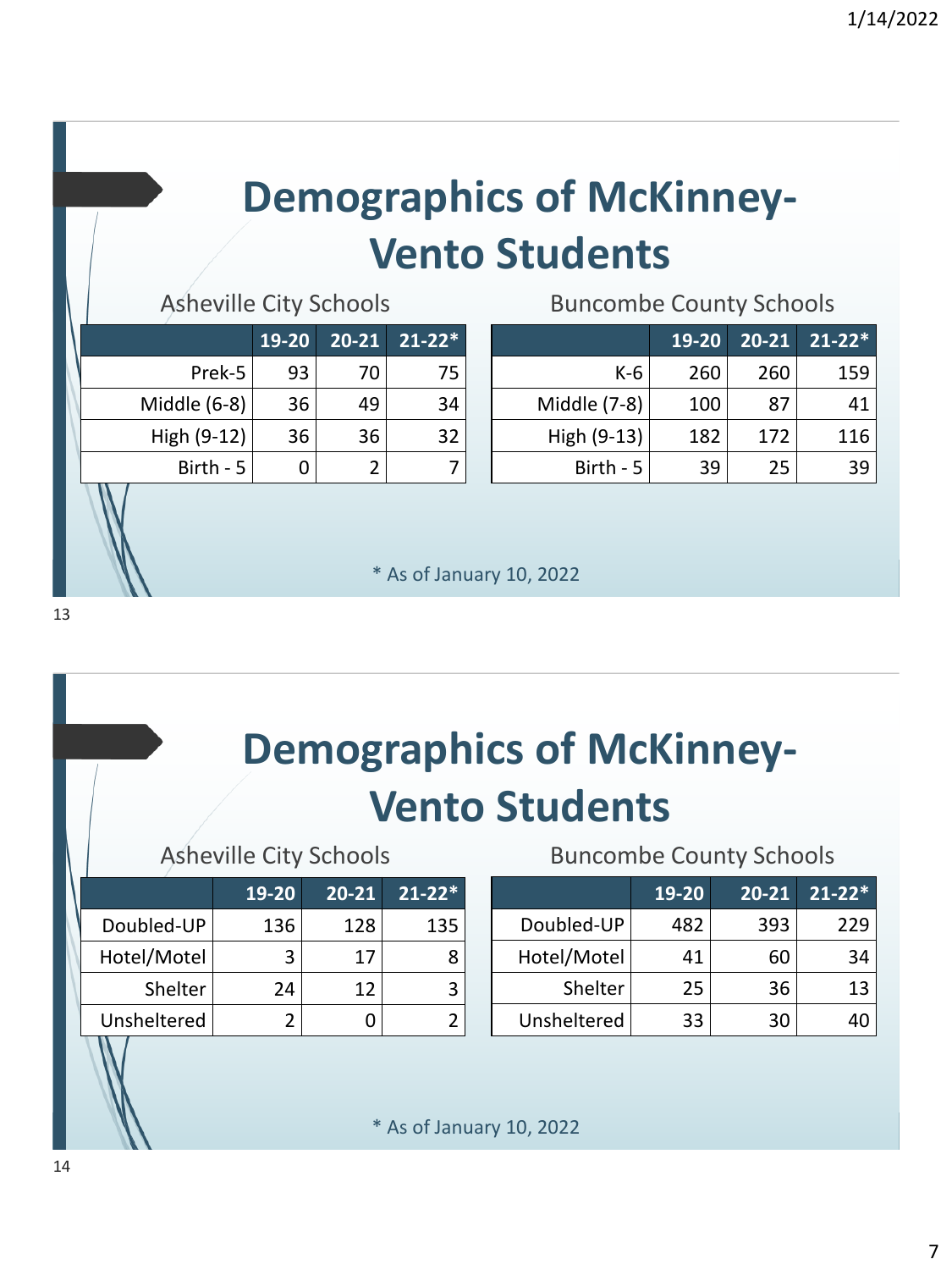# **Demographics of McKinney-Vento Students**

Asheville City Schools Buncombe County Schools

|            | $19-20$ |     | $20-21$ 21-22* |
|------------|---------|-----|----------------|
| I BIPOC.   | 142     | 143 | 125            |
| % of Total | 87%     | 92% | 84%            |
|            |         |     |                |

|            | 19-20 |     | $20-21$ 21-22* |
|------------|-------|-----|----------------|
| BIPOC.     |       | 237 | 158            |
| % of Total |       | 46% | 50%            |

\* As of January 10, 2022

15

| <b>Available Funding for</b><br><b>McKinney-Vento Students</b> |  |                                                                                                              |                                                                                                                                                                |  |
|----------------------------------------------------------------|--|--------------------------------------------------------------------------------------------------------------|----------------------------------------------------------------------------------------------------------------------------------------------------------------|--|
|                                                                |  | <b>School System   Federal Funding</b>                                                                       | <b>Non-Federal Funding</b>                                                                                                                                     |  |
|                                                                |  | Asheville City   • Subgrant: \$30,000 per school year<br>• ARP PRC 183/184 (Until Sept. 2024):<br>\$111,738  | • Dogwood Health: \$30,000                                                                                                                                     |  |
|                                                                |  | Buncombe County   • Subgrant: \$45,000 per school year<br>• ARP PRC 183/184 (Until Sept. 2024):<br>\$304,232 | • Dogwood Health: \$100,000<br>• Buncombe County<br><b>Strategic Partnership</b><br>Grant: \$15,000<br>• Wells Fargo: \$10,000<br>• Parsec Financial: \$10,000 |  |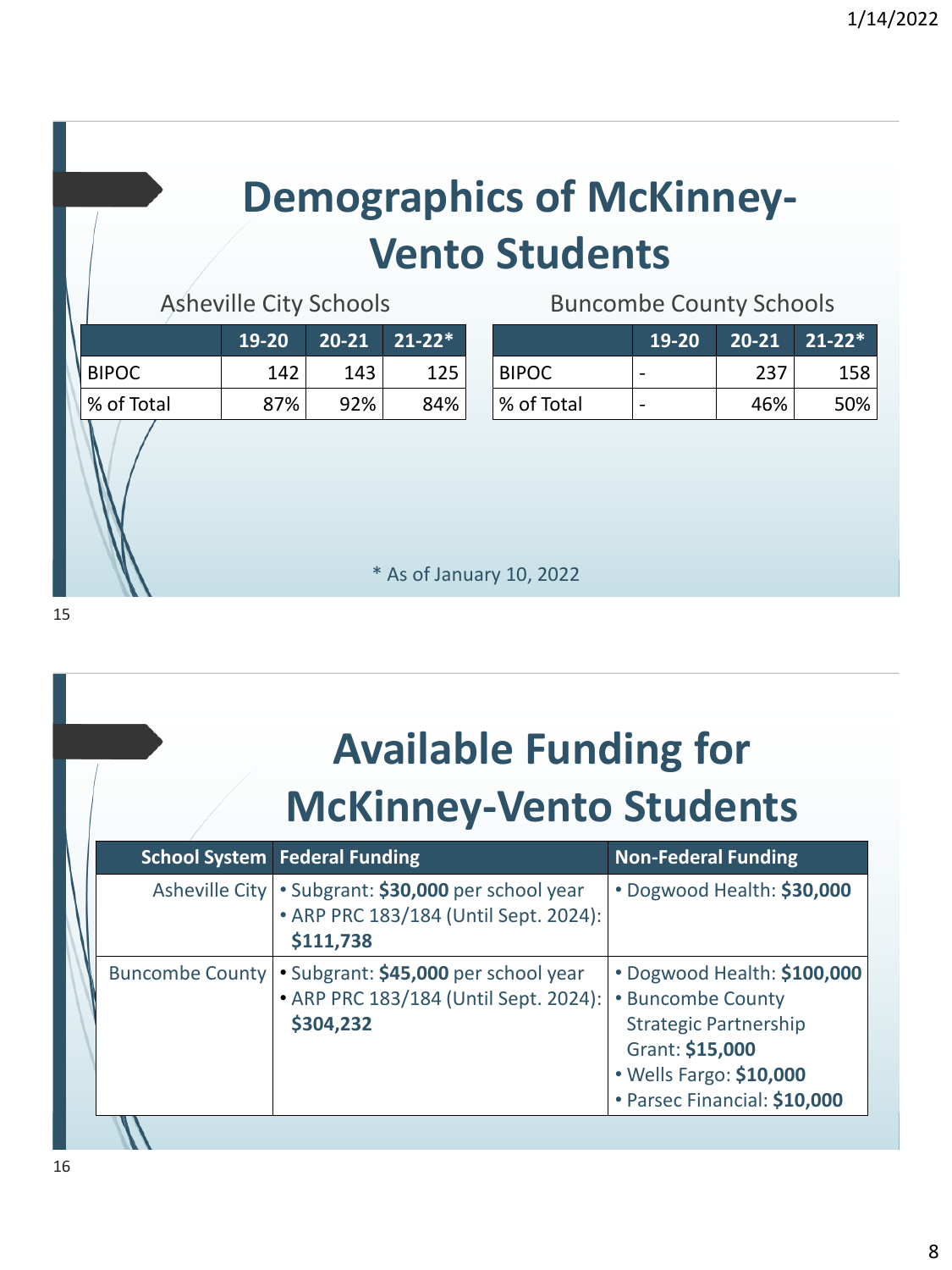# **Services Provided with McKinney-Vento Federal Funding**

Funds are allocated to remove barriers associated with homelessness:

- Transportation
- School Materials
- Tutors/Case Managers
- Caps/Gowns
- Bus Passes
- Field Trips
- Professional Development

### **Other Services Provided**

- Buncombe County Schools Resource Center
- Food boxes, clothing, diapers, hygiene, laundry detergent, furniture, bedding, etc.
- Assist with finding financial assistance for rent, deposits, utilities, etc.
- MOU with Housing Authority of Asheville
- Collaborate with local organizations and agencies
- Conduct professional development
- Link students/families to services based on needs (food stamps, mental health services, birth certificates, federal documents, etc.)

17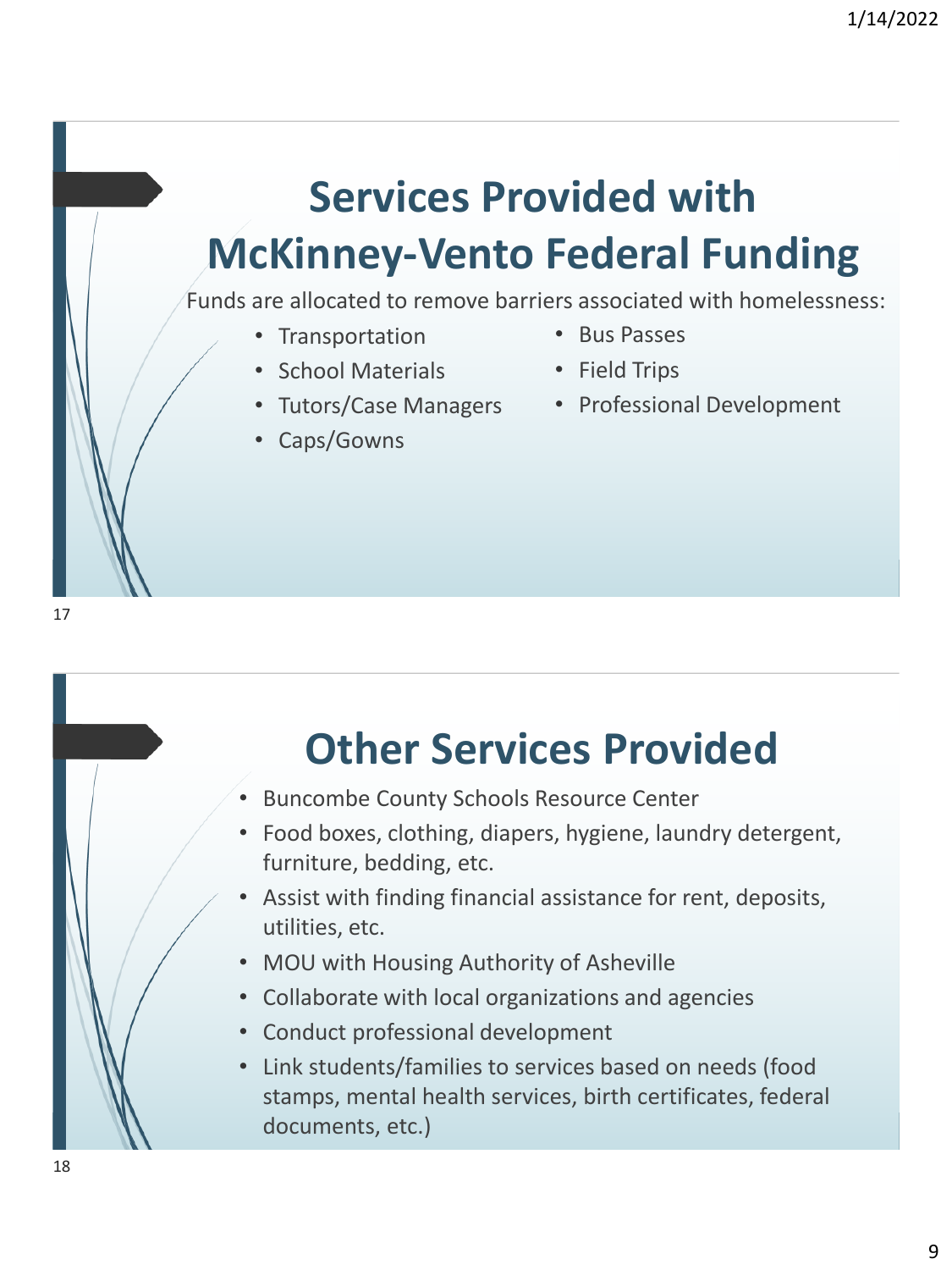

Family of 6 (Students ages: 10, 9, 5, & 4) have been staying in a one bedroom hotel since July 2020. Completed application for Asheville Housing and was placed on priority list. Due to past evictions and landlord history, application was denied. MV Liaison assisted with an appeal request and finding funds to pay off past housing debts. Family was approved for a 4 bedroom apartment with housing in November 2021. Family is still residing at hotel which waiting for an available unit.

19



Student moved from Guatemala to obtain an education and financially provide for his family. He has been living in the United States for 2 years on his own. Student has financially taken care of himself since arriving. Student has obtained his own apartment. Student is 20 and will graduate in May 2022. Student continues to financially assist his family who are still in Guatemala.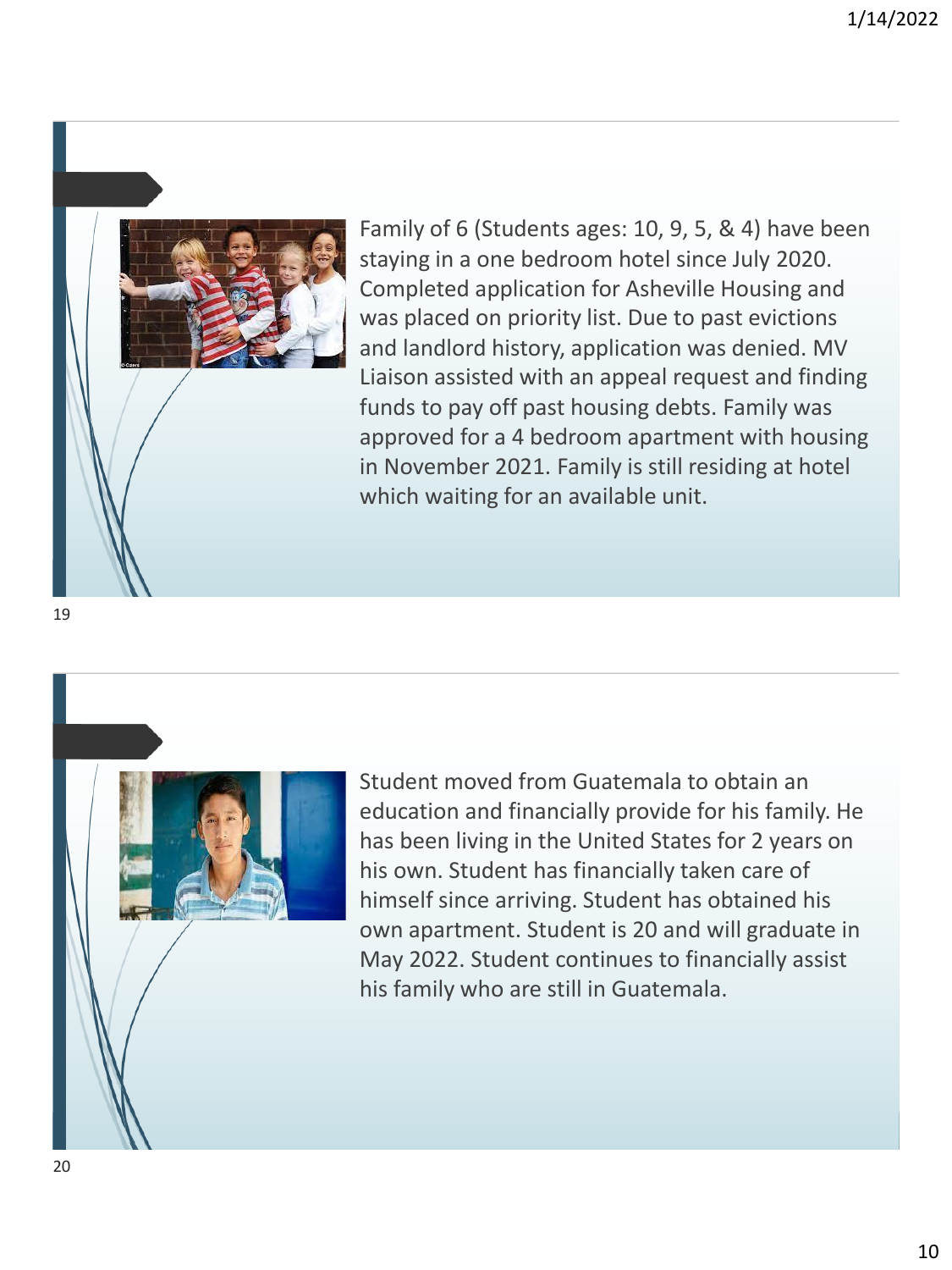

Student was living with her mom and paying for rent and groceries. During the pandemic, student started to struggle with making these payments. Her mom stated that she needed to buy groceries or find her own place. Student began "couch surfing" from friends to friends place. Eventually, her supervisor from work took student in and provided a safe space for her to live.

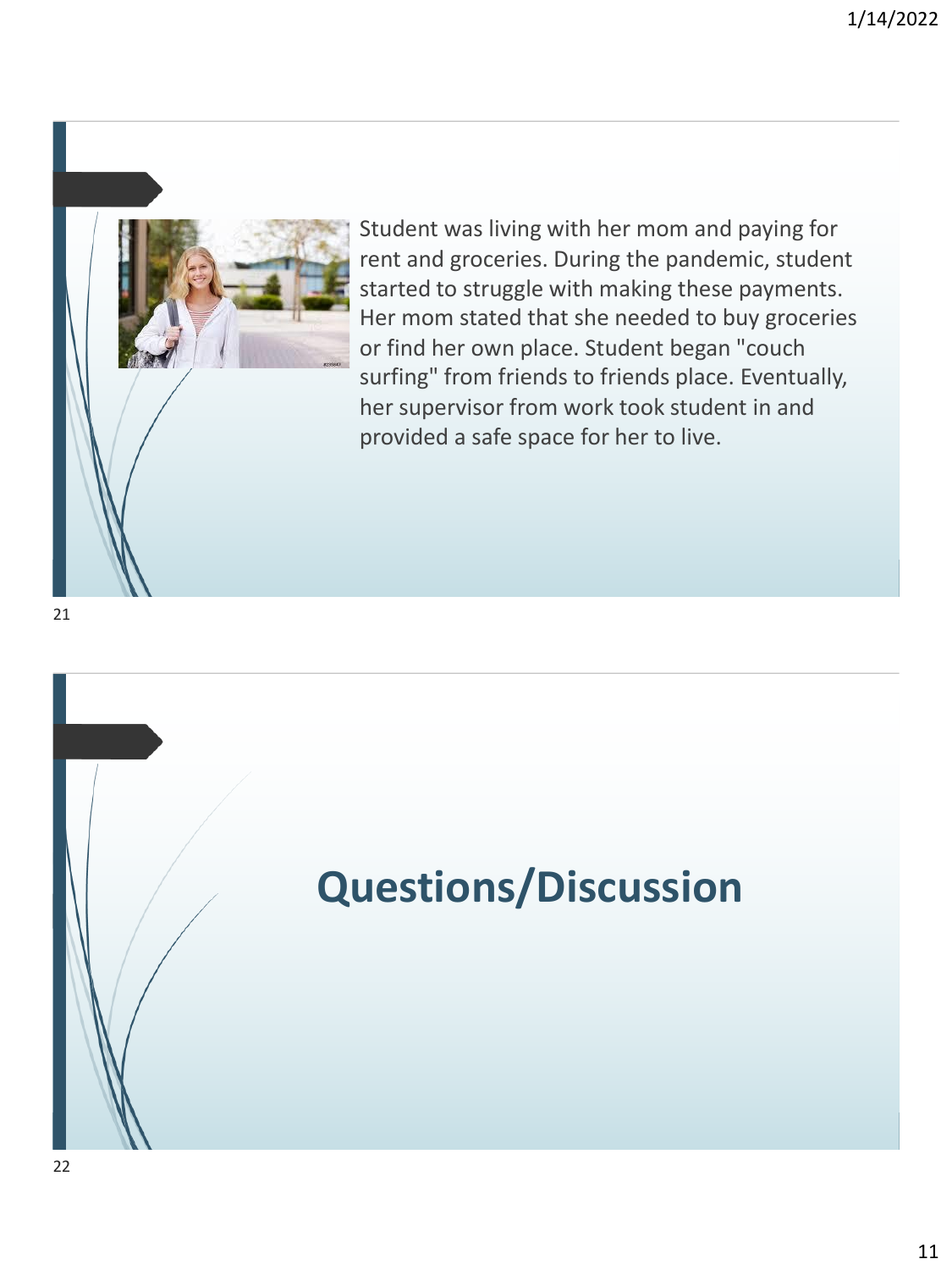### **Contact Information**

Shannon Boyd (828) 775-6515 shannon.boyd@bcsemail.org jessica.supik@acsgmail.net

Jessica Supik (828) 545-1817



### *Presented by* **HOMELESSNESS FOLLOW UP QUESTIONS**

Sybil Tate

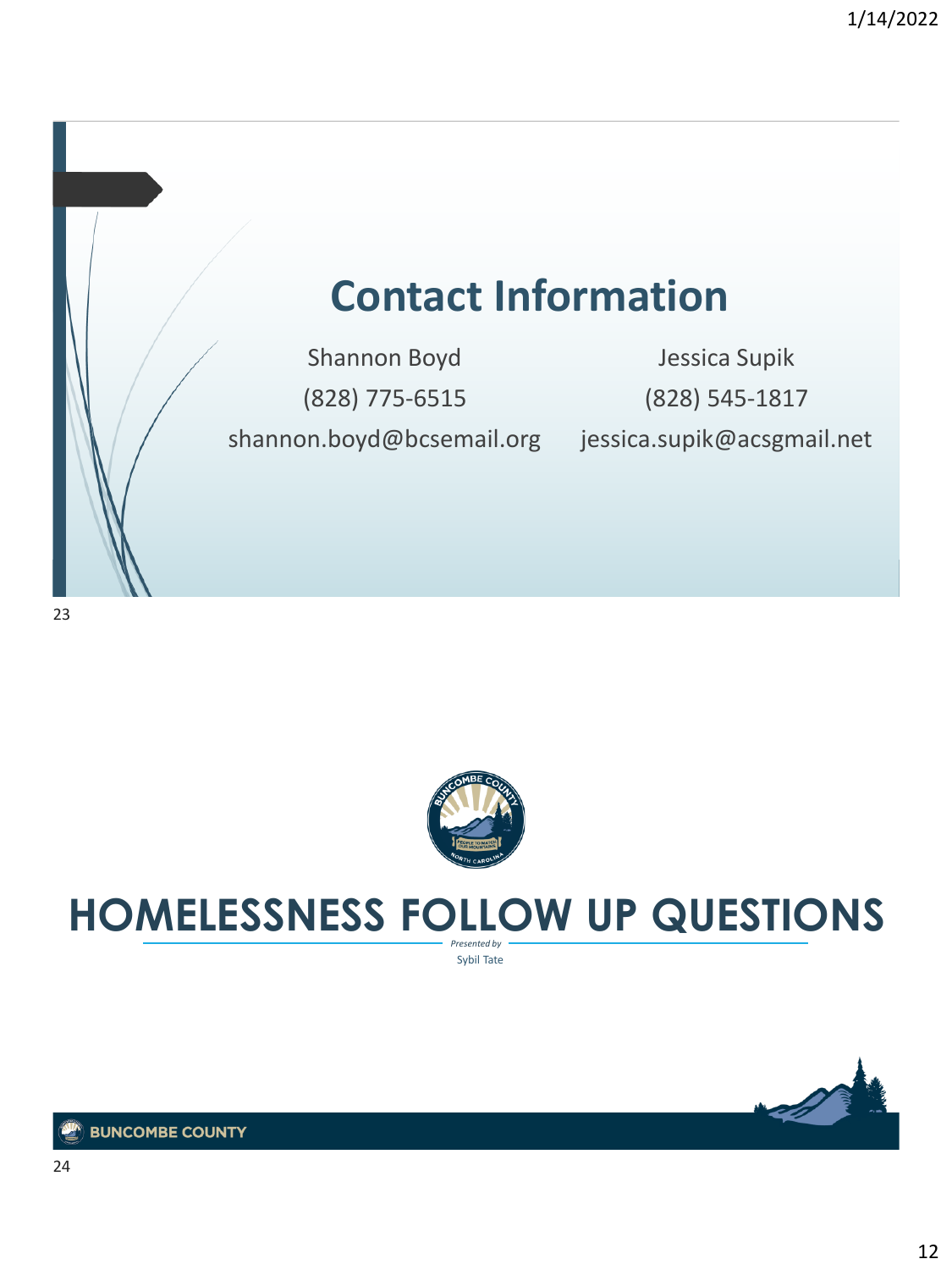**Permanent Supportive Units # of Units**

Planned Units – Veterans (Step Up) 50

Planned Units – Chronic (Homeward Bound/Step Up) 135

**Permanent Supportive Units** 

Existing Units 581

**Total 766**

### **FOLLOW-UP QUESTIONS**

- 1. What is the screening process for voucher holders who rent tax credit project units? Why are they denied?
- ANSWER: Data from an affordable housing provider shows that criminal history is the primary reason for denial. 2. Where do those who do not pass the screening process go?
- ANSWER: They are referred to other housing opportunities.
- 3. How many individuals are in Rapid-Rehousing?
	- ANSWER: 178 individuals using a rental assistance program in privately-owned units
- 4. How many units for Permanent Supportive Housing?
	- ANSWER: 581 units of Permanent Supportive Housing; 185 planned for 2023 (Homeward Bound (85); Step Up (100 (50 chronic / 50 veterans)))

#### **Chronic Homelessness**

| Point in Time 2018 2019 2020 2021 |    |  |
|-----------------------------------|----|--|
| Chronic 82 123 110 154            |    |  |
| % of Total 15% 21% 20% 29%        |    |  |
| Sheltered 61 83                   |    |  |
| Unsheltered 21                    | 40 |  |

#### **BUNCOMBE COUNTY**

25

### **UPDATED HOMELESS SYSTEM SUPPORT FRAMEWORK**

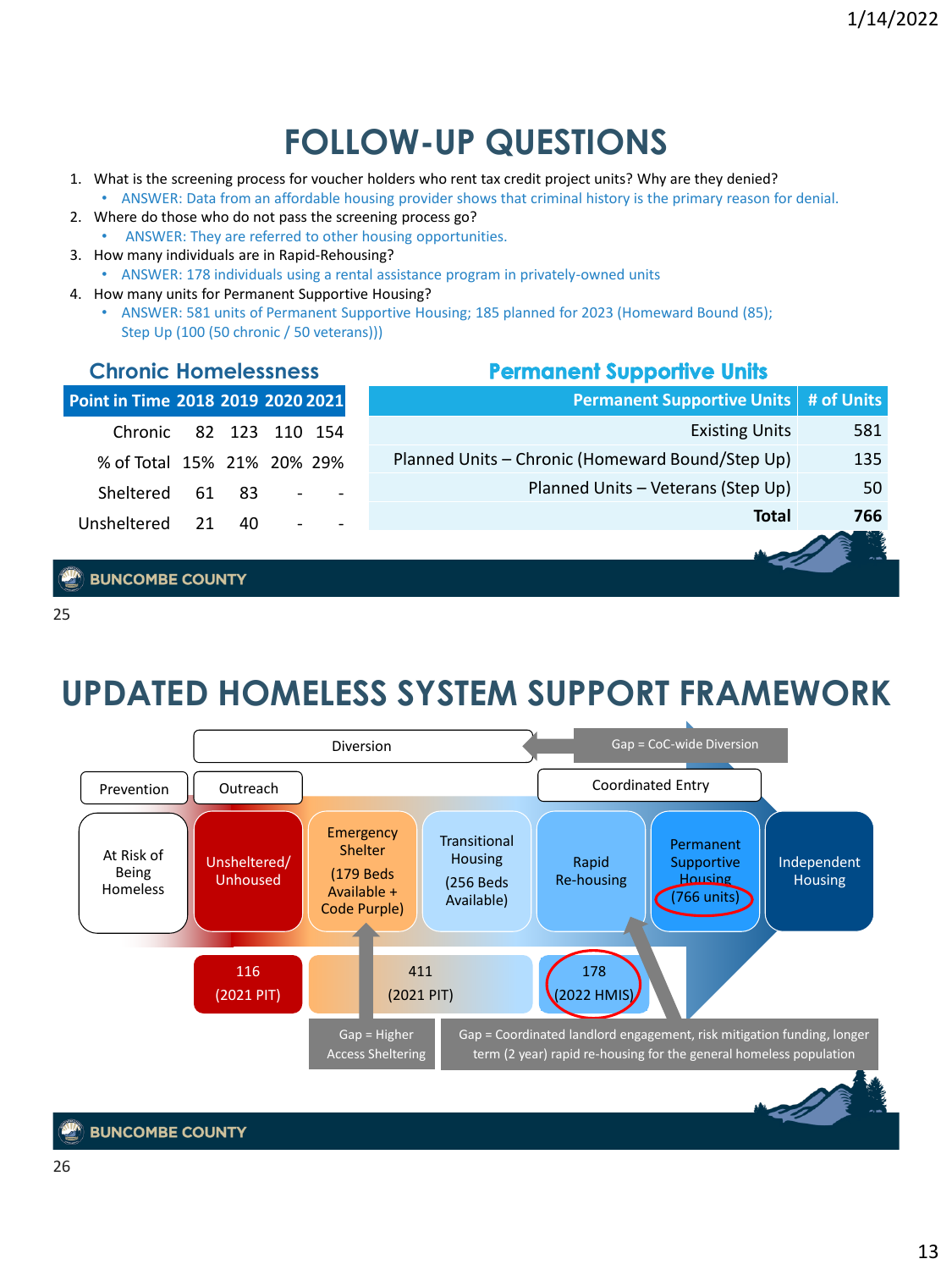### **HOW CAN THE AHSP IMPACT THE SYSTEM?**



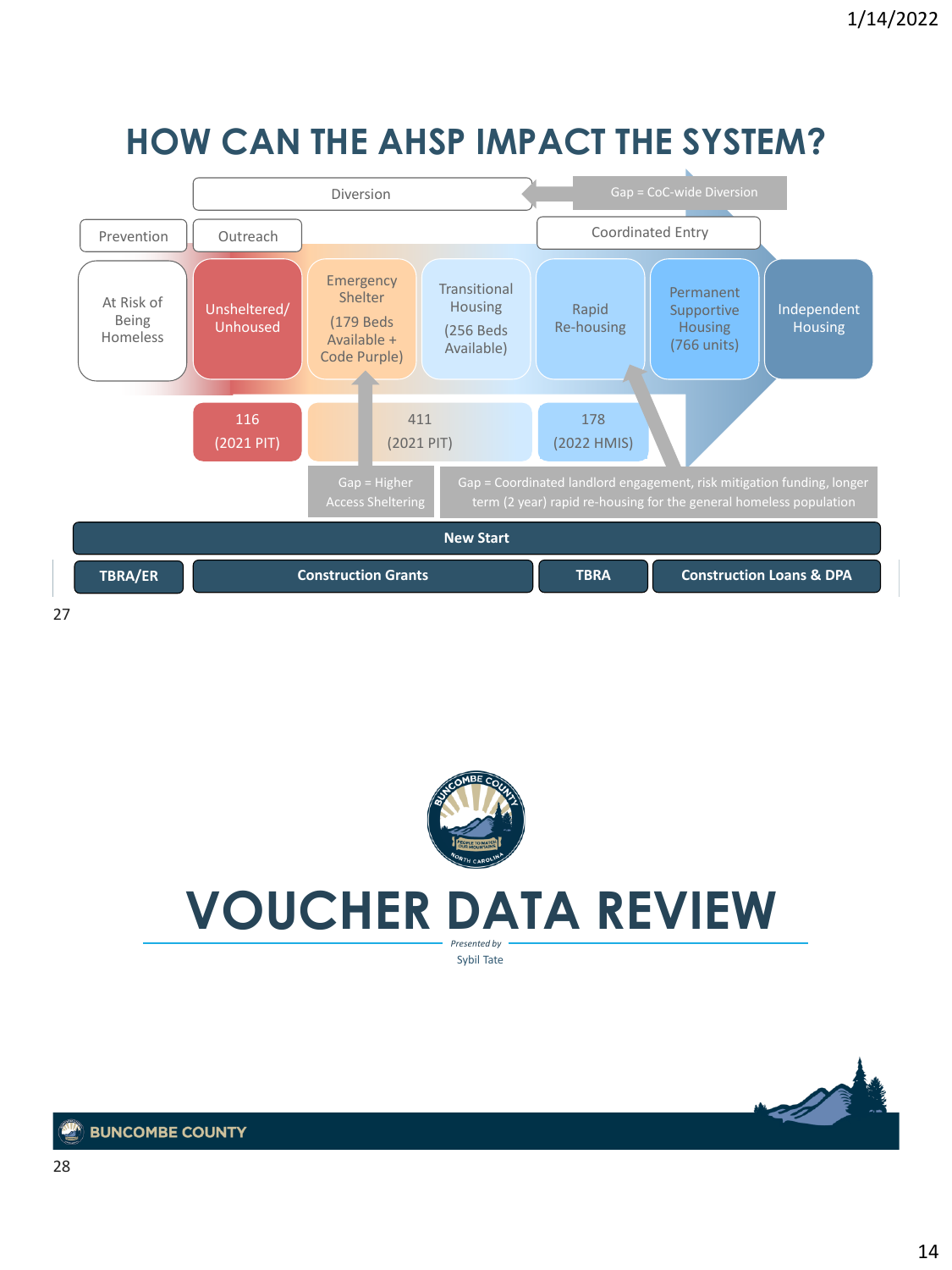### **VOUCHER USAGE BARRIERS**

- 1. Low Monthly Payments Federal process for increasing is underway
- 2. Housing Discrimination State manages Fair Housing regulations
- 3. Lack of Units

How many vouchers are available?

How many vouchers are not able to be used due to a lack of units?

How many people are on the waitlist for a voucher?

What is the total need for vouchers (serving <50% AMI)?

**BUNCOMBE COUNTY** 

29

### **LACK OF UNITS: VOUCHER AUTHORIZATION**

### **Federal Govt. authorizes 3,414 vouchers**

| <b>Voucher Type</b>                   | # Authorized* | <b>Other Voucher Set Asides</b> | # Authorized |
|---------------------------------------|---------------|---------------------------------|--------------|
| <b>Public Housing Voucher Program</b> | 1,525         | Veteran                         | 341          |
| Tenant-Based Voucher Program          | 1,369         | Non-elderly Disabled            | 75           |
| <b>Total</b>                          | 2,894         | Emergency                       | 47           |
|                                       |               | Mainstream Disabled             | 37           |
|                                       |               | Individual with Disabilities    | 20           |
|                                       |               | Total                           | 520          |

*\*The number of Public Housing and Tenant-Based Vouchers authorized has not changed significantly in many years.*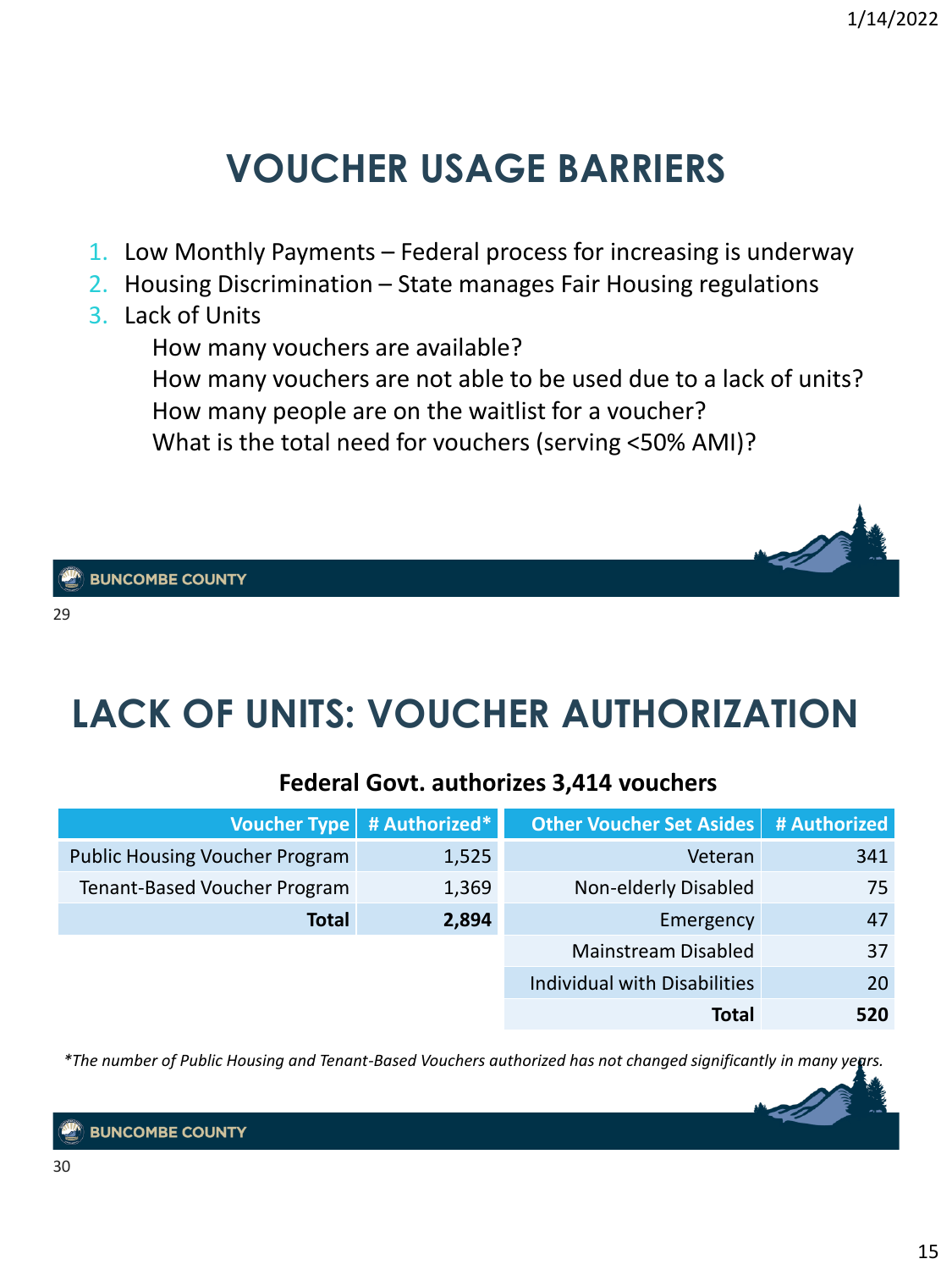### **LACK OF UNITS: VOUCHER USE**

|                                       | # Vouchers |             |                  |
|---------------------------------------|------------|-------------|------------------|
| Voucher Type   Authorized             |            | $Used$      | <b>Unused</b>    |
| <b>Public Housing Voucher Program</b> | 1,525      | $1,525^{A}$ |                  |
| <b>Tenant Based Voucher Program</b>   | 1,369      | 969         | 400 <sup>B</sup> |
| <b>Total</b>                          | 2,894      | 2,494       | 400              |

<sup>A</sup> Actual is slightly less due to turnover (ie. households moving in/out)  $B$  Most of these households are currently receiving public housing vouchers; takes approximately 3-6 months to find housing

#### **BUNCOMBE COUNTY**

31

### **LACK OF UNITS: VOUCHER WAITLISTS**

P**ublic Housing Waitlist = 819 units Public Housing Need at any Given Time = 410 units**

- 9% on Waitlist are disabled
- 71% are Individuals

### **Tenant-based Waitlist = 2,248 units Tenant-based Need at any Given Time = 1,124 units**

- 2% on the waitlist are disabled
- 68% are individuals
- 10-20% (estimate) on the waitlist are homeless

**Waitlists Total = 3,067 households\* Need at any Given Time from Waitlist = 1,534\***

*\*Approximately half of waitlist have found other housing when a voucher becomes available\**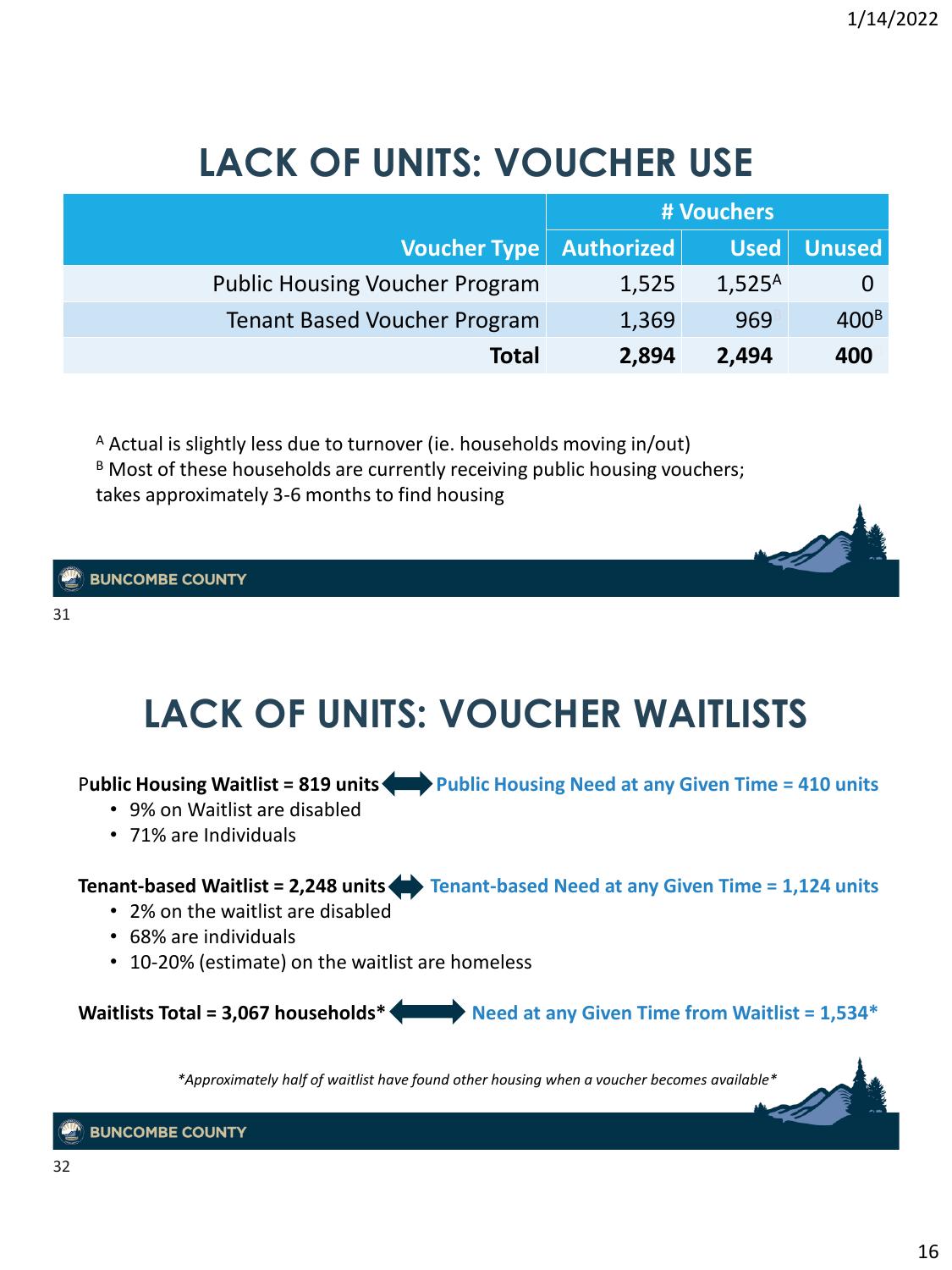### **KEY TAKEAWAYS**

- **1. Unused Tenant Based Vouchers program need= 400 Units**
- **2. Unused Voucher Tenant Based Voucher program and Waitlist = 1,934 Units**
- **3. 1,500 Rental Unit Goal = Impact to Tenant Based Voucher Rental Need**

### **4. Long-term Voucher Accepting Units vs. Individual Landlords: Pros/Cons**

- Tax credit projects guarantee long-term, stable affordability
- Households prefer tenant-based rental program (individual landlords)
- Research shows diversifying incomes in neighborhoods has benefits for voucher-holding households

33

### **GOALS**

### **"Buncombe County will impact 2,800 affordable housing units by 2030."**

- 1,500 rental units for households at < 80% AMI
	- average at < 60% AMI across all households
	- 1,200 units funded with tax credit program
- 400 ownership units for households at < 80% AMI
- 500 repair units for households at < 80% AMI
- 400 ownership or rental units for households at > 80% to < 120% AMI

**Does the Subcommittee want a separate goal for vouchers?** ie. Buncombe County will support activities that encourage 100% of tenant based vouchers to be

**L'i REMCOMBE COUNTY** 

*Rental unit need captures 1) those on the voucher waitlists (1534) and 2) those with unused vouchers (400).*

| Income      | <b>Category of Need</b> | <b>Unit Need</b> |
|-------------|-------------------------|------------------|
| $<$ 30% AMI | Rental                  | 1,124            |
| 30%-50% AMI | Rental                  | 1,044            |
| 51%-80% AMI | Rental                  | 1,030            |
| $<80\%$ AMI | Ownership               | 845              |
| <80% AMI    | Repair                  | 445              |
| 80-120% AMI | Rental                  | 904              |
| 80-120% AMI | Ownership               | 2,673            |

| Income      | Category of Need | <b>Unit Need</b> |
|-------------|------------------|------------------|
| $<$ 50% AMI | Unused Vouchers  | 400              |

г

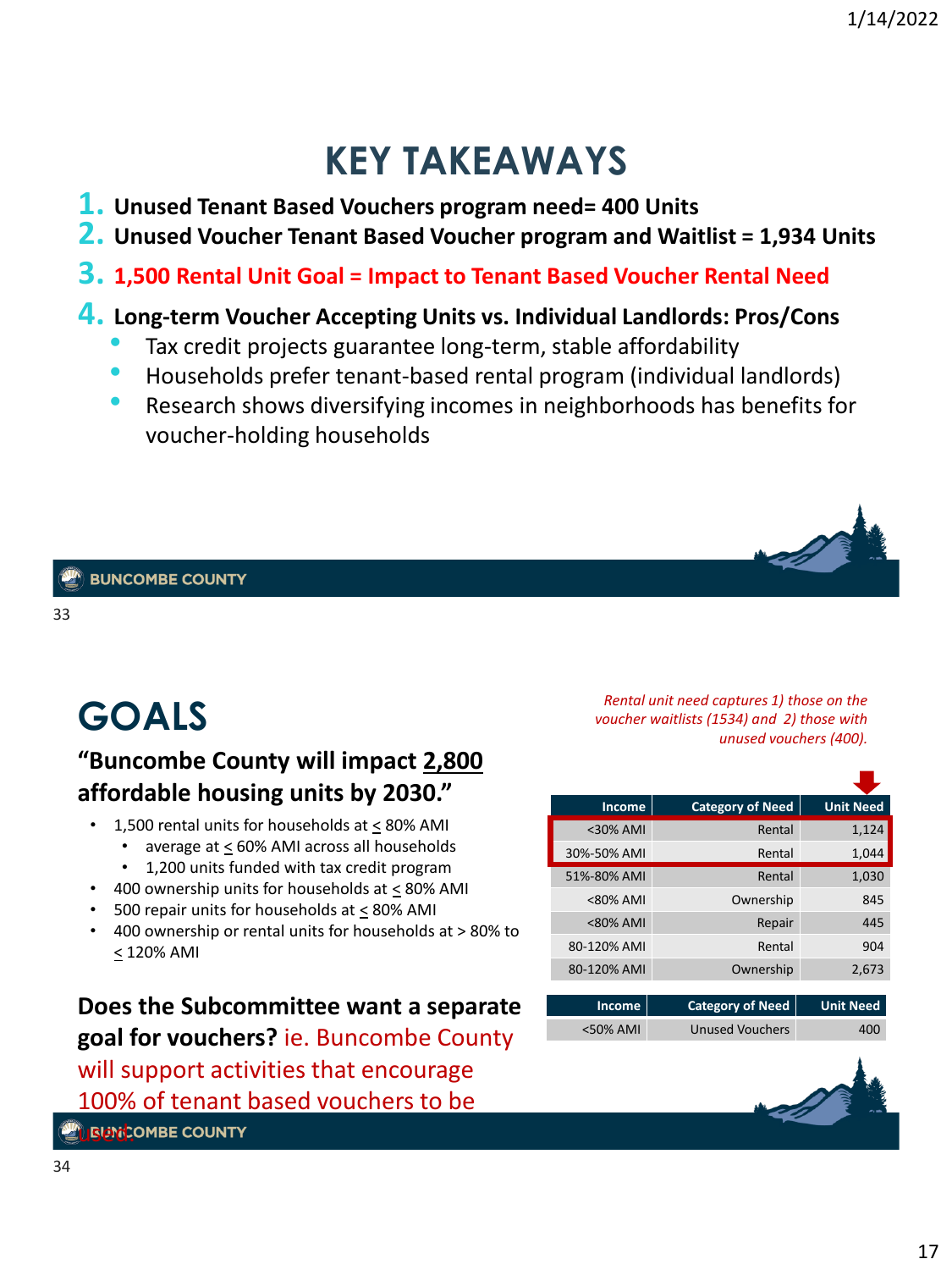

### *Presented by* **AFFORDABLE HOUSING GOALS AND POLICIES**

Chairman Newman



#### **BUNCOMBE COUNTY**

35

### **NEXT STEPS**

| <b>AHC Meeting Date</b> | <b>Discussion Topic / Event</b>                                                                                                                                 |
|-------------------------|-----------------------------------------------------------------------------------------------------------------------------------------------------------------|
| February 1              | Comprehensive Plan Presentation and Committee Poll Exercise; What are other<br>Counties Doing Regarding Homelessness?; Goal Setting Surrounding<br>Homelessness |
| Feb 11                  | FY23 Affordable Housing Services Program (AHSP) Applications Due                                                                                                |
| February 15             | FY 2021 and 2022 Program Update; Goal Setting Surrounding Homelessness                                                                                          |
| March 1                 | Review of AHSP Applications                                                                                                                                     |
| March 15                | Review of AHSP Applications                                                                                                                                     |
| April 5                 | Review of AHSP Applications                                                                                                                                     |
| April 19                | <b>AHSP Recommendations Finalized</b>                                                                                                                           |

Future Items: Bylaws; Recipient presentations